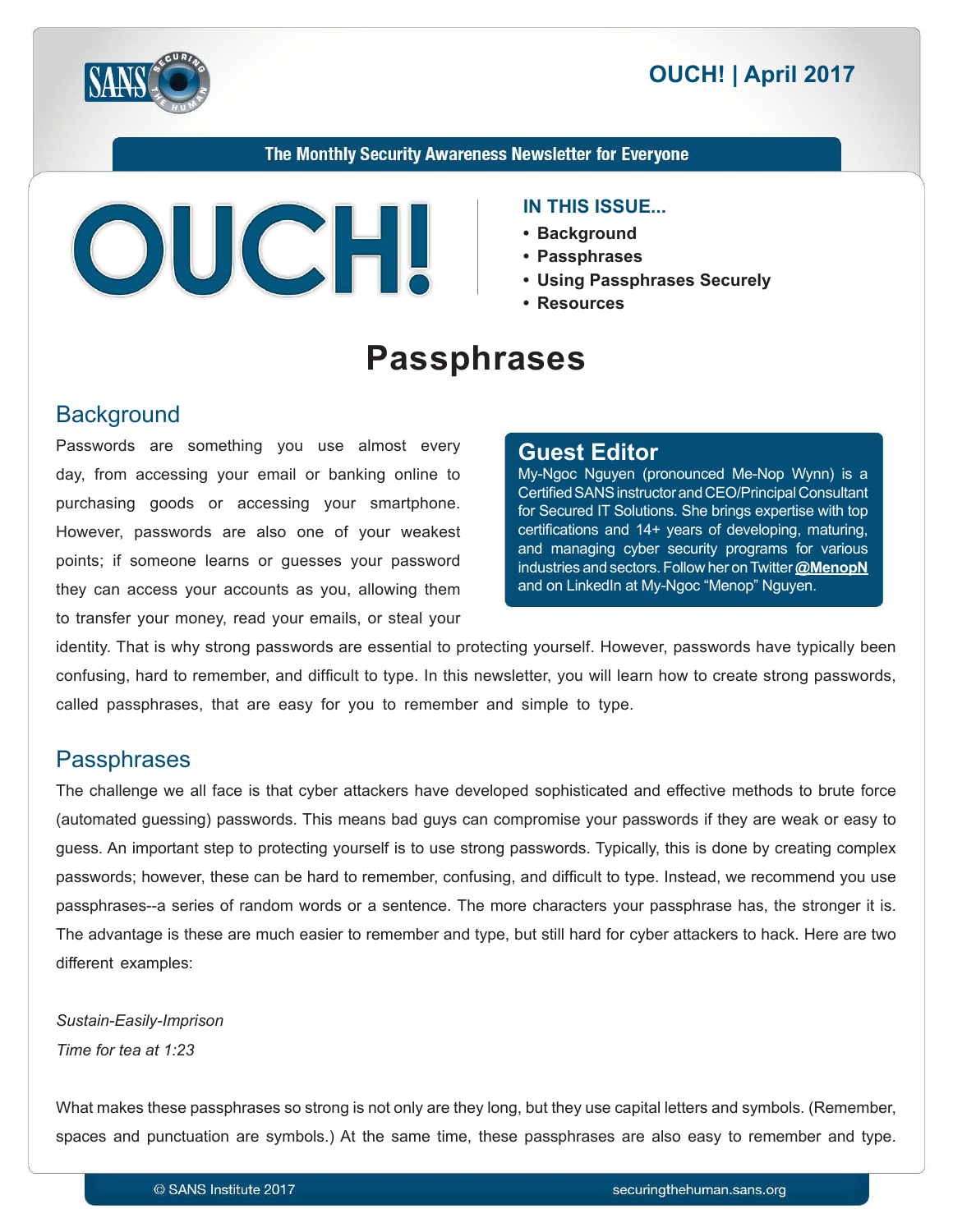# **2017 April 2017**



#### **Passphrases**

You can make your passphrase even stronger if you want to by replacing letters with numbers or symbols, such as replacing the letter 'a' with the ' $@$ ' symbol or the letter 'o' with the number zero. If a website or program limits the number of characters you can use in a password, use the maximum number of characters allowed.

#### **Using Passphrases Securely**

You must also be careful how you use passphrases. Using a passphrase won't help if bad guys can easily steal or copy it.

1. Use a different passphrase for every account or device you have. For example, never use the same passphrase for your work or bank account that you use for your personal accounts, such as Facebook, YouTube, or Twitter. This way, if one of your accounts



is hacked, your other accounts are still safe. If you have too many passphrases to remember (which is very common), consider using a password manager. This is a special program that securely stores all your passphrases for you. That way, the only passphrases you need to remember are the ones to your computer or device and the password manager program.

- 2. Never share a passphrase or your strategy for creating them with anyone else, including coworkers or your supervisor. Remember, a passphrase is a secret; if anyone else knows your passphrase it is no longer secure. If you accidentally share a passphrase with someone else, or believe your passphrase may have been compromised or stolen, change it immediately. The only exception is if you want to share your key personal passphrases with a highly trusted family member in case of an emergency. One approach is to write down your key personal passphrases (make sure they are not work related), store them in a secure location, and share that location with a highly trusted family member. That way, if something happens to you and you need help, your loved ones can access your critical accounts.
- 3. Do not use public computers, such as those at hotels or Internet cafes, to log in to your accounts. Since anyone can use these computers, they may be infected and capture all your keystrokes. Only log in to your accounts on trusted computers or mobile devices.